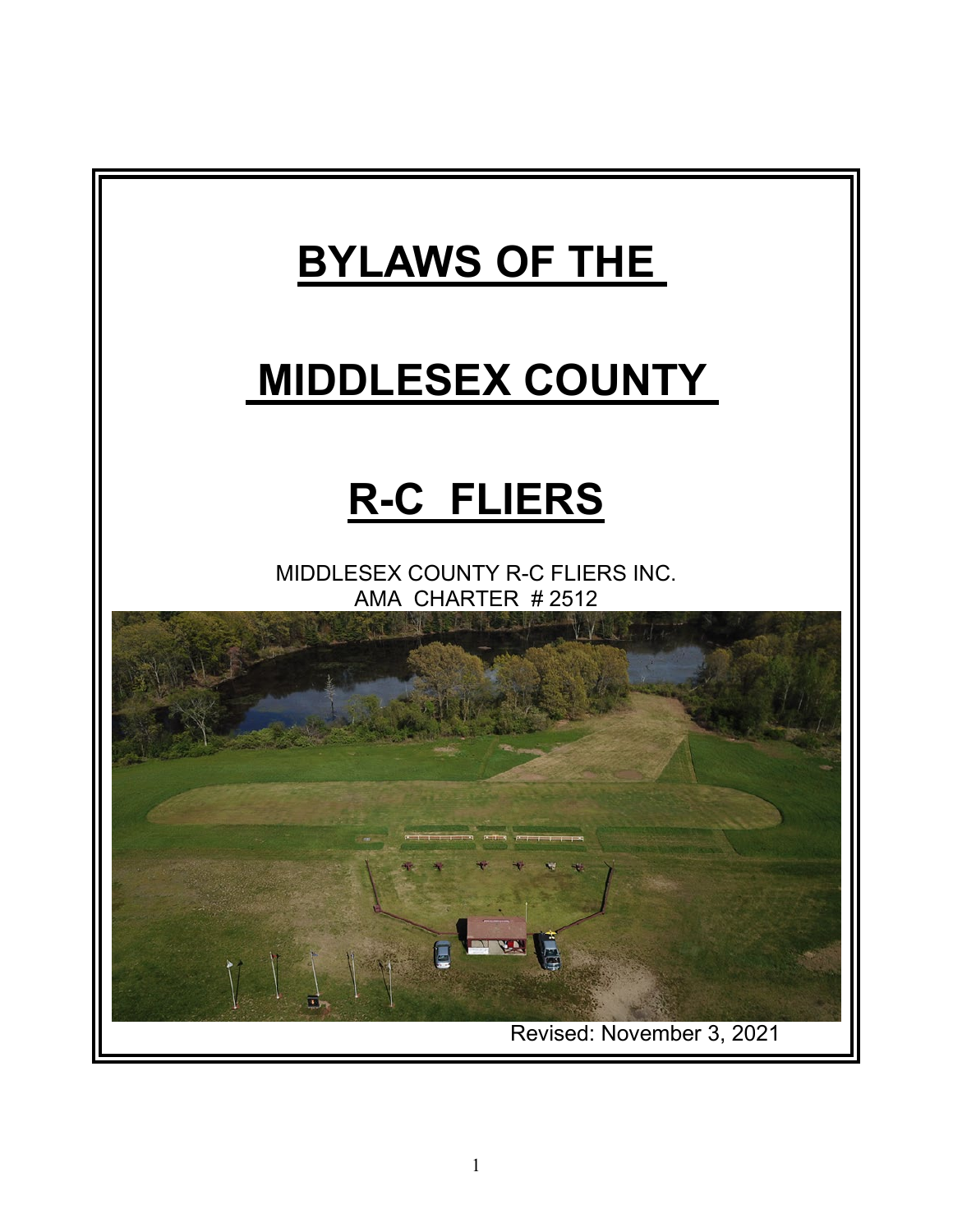# **TABLE of CONTENTS**

#### **REVISION HISTORY3**

| <b>ARTICLE II</b>  |  |
|--------------------|--|
| <b>ARTICLE III</b> |  |
| <b>ARTICLE V</b>   |  |
|                    |  |
|                    |  |
|                    |  |
|                    |  |
|                    |  |
|                    |  |
|                    |  |
|                    |  |
|                    |  |
|                    |  |
|                    |  |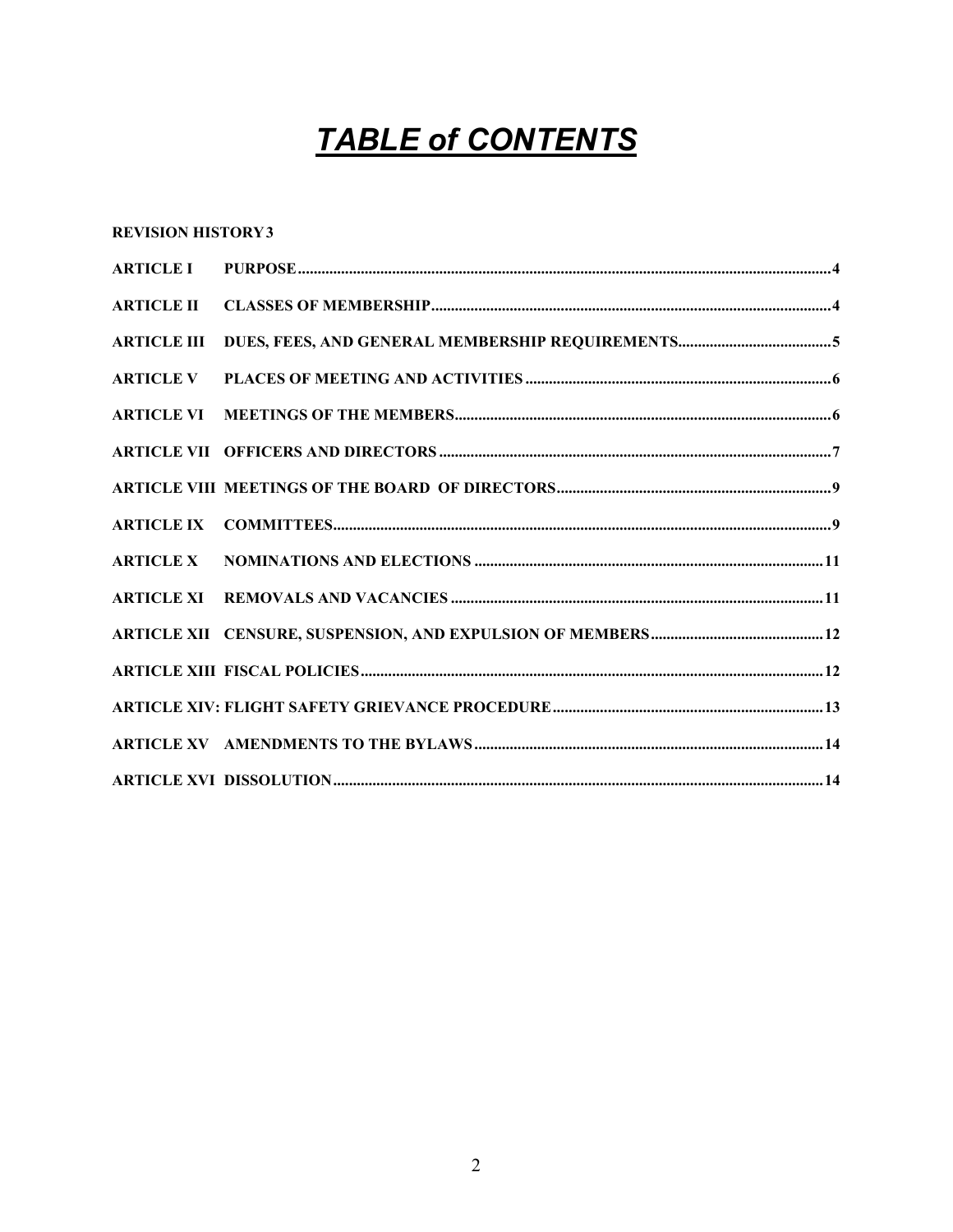### **Revision History**

Original document, February 28, 1990 Revised from February 28,1990 printing, this May 24,1996 (GPC) Revised from May 24,1996 printing, this April 7. 2000 (GPC) Revised from April 7, 2000, this November 6, 2002 (JSW) Revised from November 6 2002, this December 12, 2007 (JSW) Revised from December 12, 2007 this March 11, 2009 (JSW) Revised from March 11, 2009 this November 3, 2021

 $\mathcal{L}_\text{max}$  and  $\mathcal{L}_\text{max}$  and  $\mathcal{L}_\text{max}$  and  $\mathcal{L}_\text{max}$  and  $\mathcal{L}_\text{max}$  and  $\mathcal{L}_\text{max}$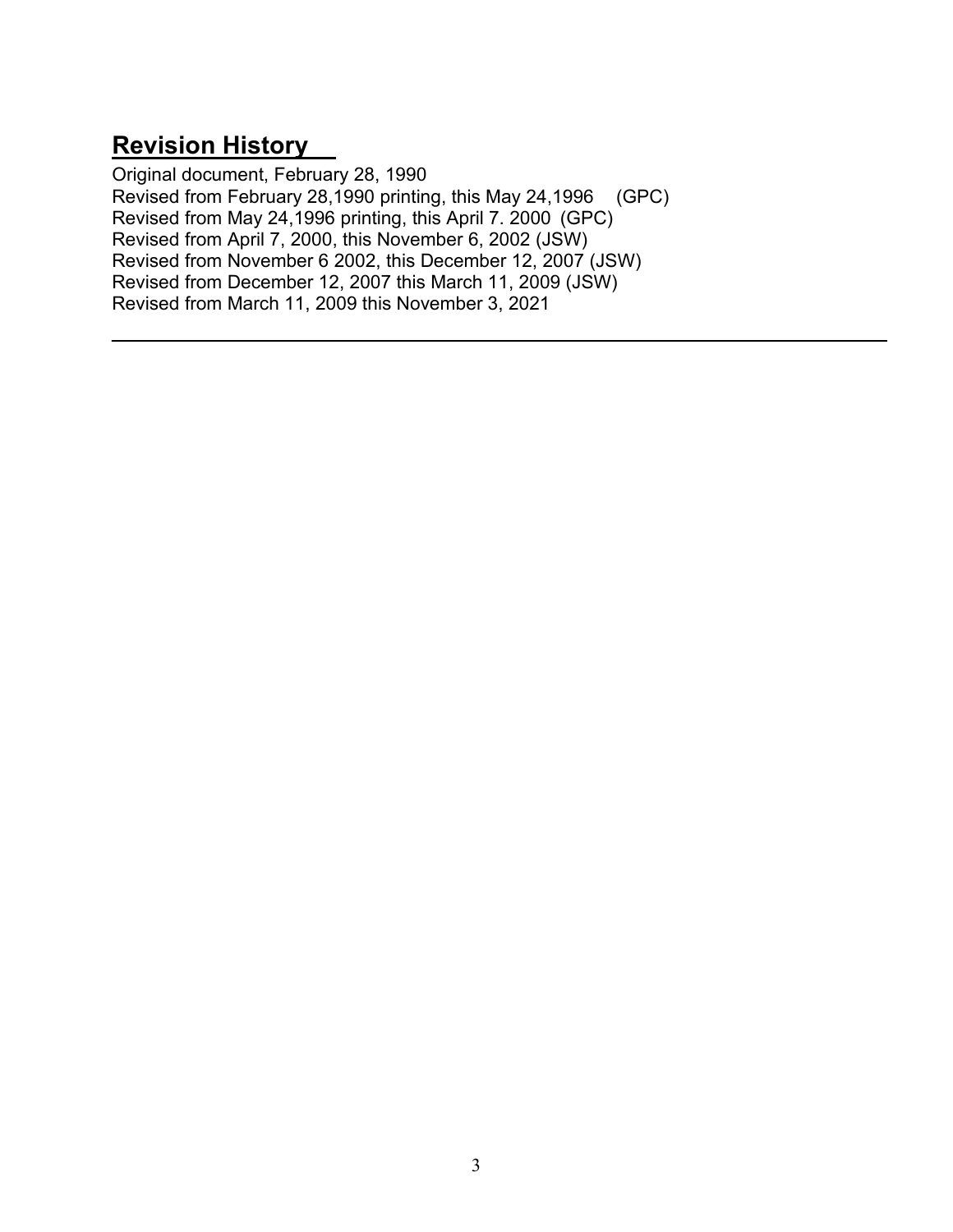#### **BYLAWS OF MIDDLESEX COUNTY R-C FLIERS, INC.**

# **ARTICLE I PURPOSE**

- 1. Middlesex County R-C Fliers is a not-for-profit corporation established under the laws of the Commonwealth of Massachusetts. The purpose for which the Corporation is formed is to promote development of model aviation as a recognized sport, worthwhile recreational activity and to allow for social events among its members. This Corporation is organized for pleasure, recreation and other nonprofitable purposes, substantially all the activities of which are for such purposes.
- 2. The Club is organized and shall be operated exclusively as a social organization within the meaning of Section 501 (c)(7) of the Internal Revenue Code, which was amended by Congress in 1986, or the corresponding provision of any future US Internal Revenue Code.
- 3. No part of the net earnings of the Club shall inure to the benefit of or be distributable to its members, trustees, officers, or other private person, except that the Club shall be authorized and empowered to pay reasonable compensation for services rendered and to make payments and distributions in the furtherance of the purposes set forth in Paragraph 1 hereof. No substantial part of the activities of the Club shall be the carrying of propaganda, or otherwise attempting to influence legislation and the Club shall not participate in or intervene in any political campaign on behalf of any candidate for public office. Notwithstanding any other provision of these articles, the Club shall not carry on any other activities not permitted to be carried on (a) by a corporation exempt from federal income tax under Section 501(c)(7) of the Internal Revenue Code as amended in 1986.

### **ARTICLE II CLASSES OF MEMBERSHIP**

1. REGULAR MEMBERS

Regular members are aged 19 years or older as of January 1 of the membership year. Each regular member is entitled to one vote.

#### 2. FAMILY MEMBERS

A Family Member must reside at a residence of a Regular Member, and must be a direct family member, which includes spouse/partner and/or children. A Family Member shall have all the rights and privileges of Regular Membership.

#### 3. JUNIOR MEMBERS

Junior members are under nineteen (19) years of age as of January 1 of the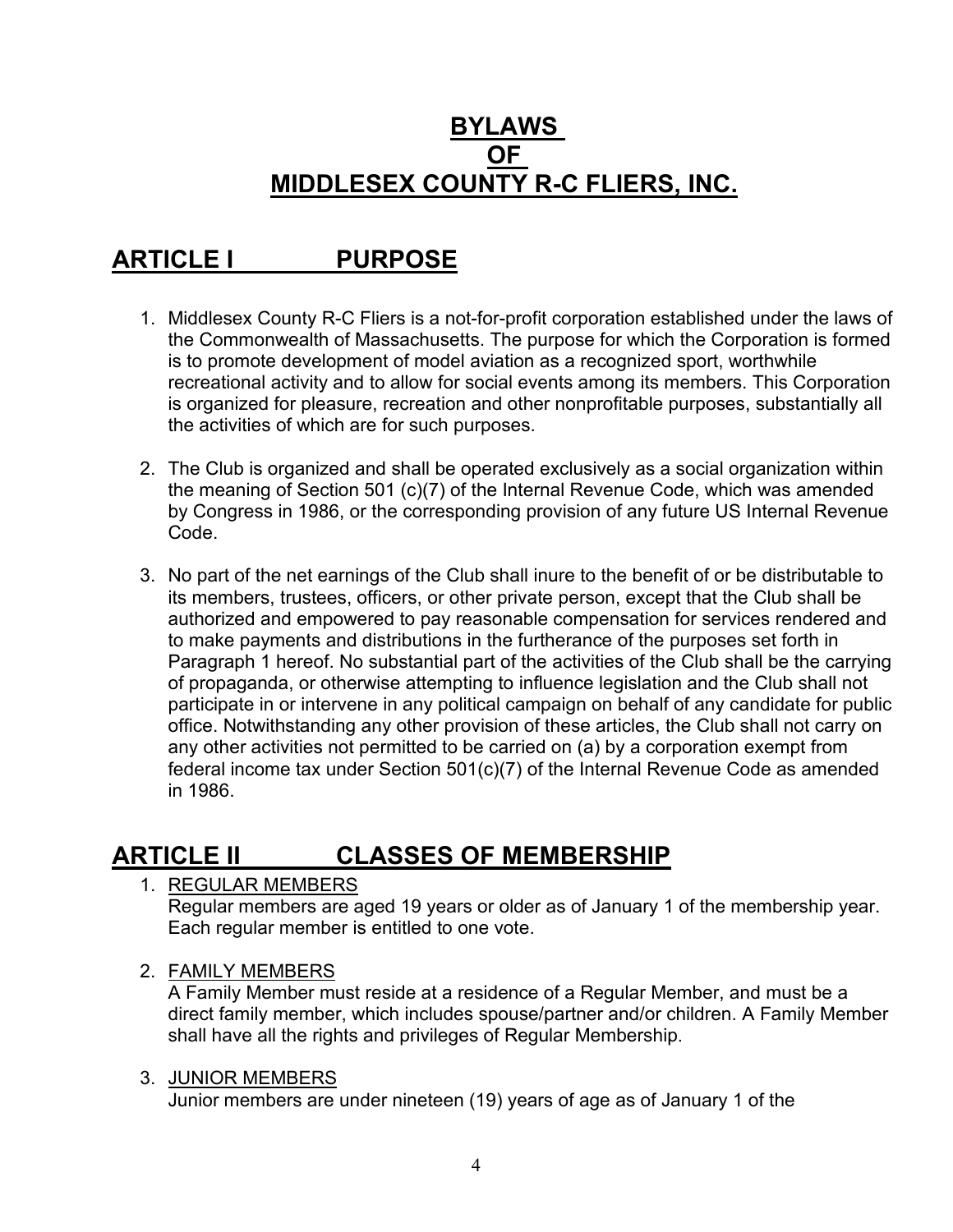membership year and are sponsored by a Regular Member of the Club. Junior Members shall have all the rights and privileges of a Regular Member except that they are not eligible for elected office. The initiation fee is waived for Junior Members.

4. NON-FLYING MEMBERS

Members of any class who choose to be identified as Non-Flying Members shall have all the rights and privileges of their class, except they shall not be permitted to operate R/C model aircraft or equipment at club flying sites.

#### **ARTICLE III DUES, FEES, AND GENERAL MEMBERSHIP REQUIREMENTS**

- 1. Membership in the club is restricted to those who profess both an interest in radiocontrolled model aircraft, and a willingness to participate in the programs of the club.
- 2. New members will be accepted within the limitations set forth in paragraph (1) above and in Article II hereof and, upon formal application to the Clerk accompanied by all appropriate dues and fees.
- 3. All members of all classes must maintain and provide proof of current membership in the Academy of Model Aeronautics (AMA). The exceptions to this requirement are those members of any class who have chosen to identify themselves as "Non-Flying" members
- 4. The amount of the initiation fee and annual dues for the coming year shall be set at the Annual Meeting in January, by a majority vote of the general membership. At the December Meeting, the Board of Directors will make a recommendation to the membership as to the amounts of dues and fees. This recommendation will be based on a review of the current year's finances and an evaluation of future needs. Any changes to the amounts of dues and fees shall take effect on the first day of March following the Annual Meeting at which such changes were voted.
- 5. The initiation fee, when required, is due with application for membership.
- 6. The annual dues of all members of every class shall be due and payable before the close of business of the first business meeting for the following calendar year. Renewal dues for existing members shall be accompanied by written application for membership.
- 7. If the annual dues of any member remain unpaid after the first business meeting of the year (normally January) the person's membership shall be terminated by reason of such non-payment. Any person whose membership is terminated for reason of non-payment of annual dues by this deadline may be reinstated upon full payment of annual dues, providing the renewal application and dues are received by the last day of February of the same year (the "grace period").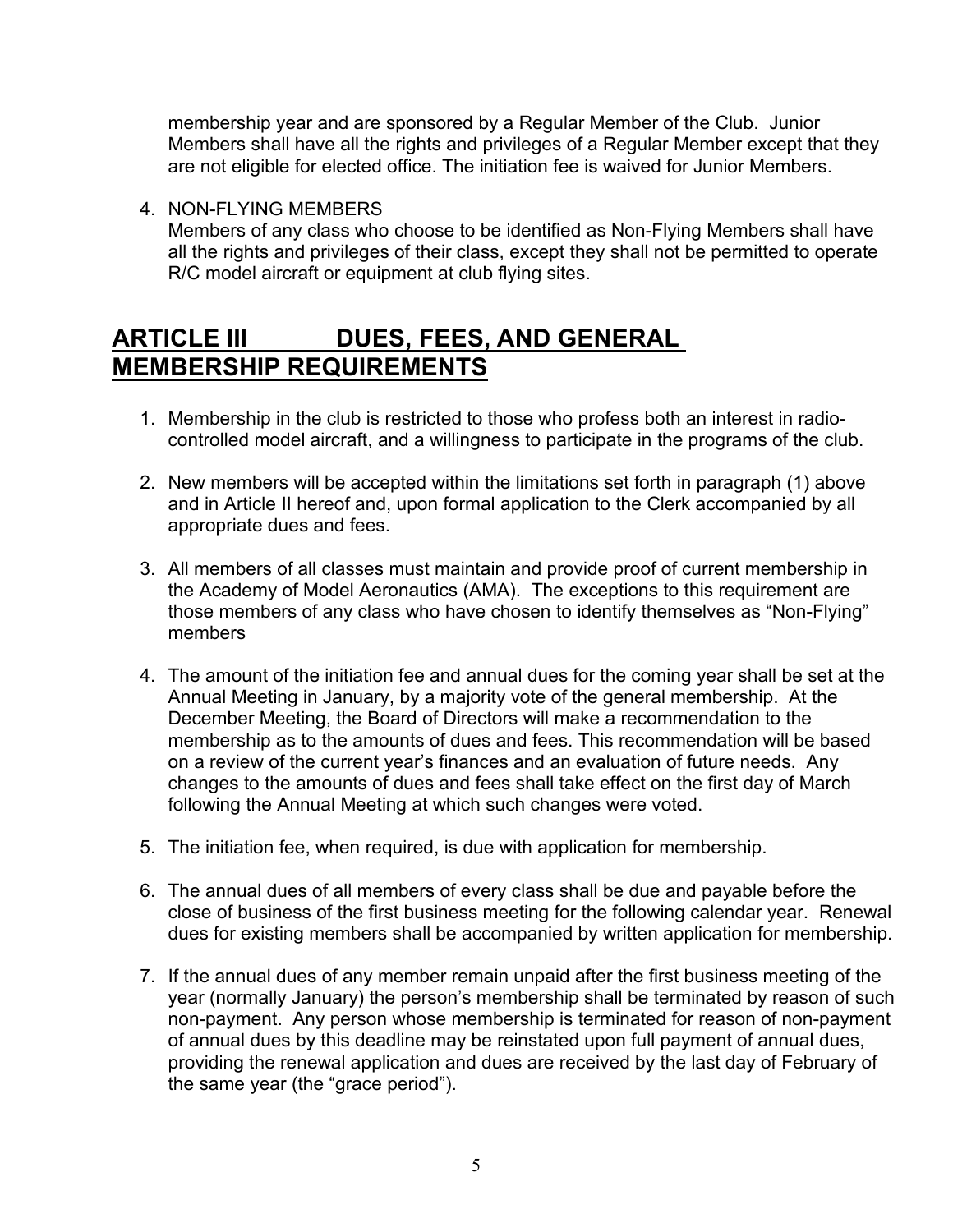- 8. Reinstatement of membership beyond the last day of February requires application of new membership to the Club and is subject to all of the provisional requirements such as dues and initiation fee. Any extension of the grace period or waiver of fees for the given membership year is subject to a vote of the members.
- 9. The members shall not have the power to levy any general assessment on the members of the Club or enforce payment of any amount beyond the annual dues and initiation fees.
- 10.Membership free of annual dues (for a period of one (1) year) will be bestowed upon the following members: previous year's President, Vice President, Clerk/Secretary, Treasurer, Directors, Newsletter Editor, field-grass mowers (eight (8) field cuttings to qualify), and contest coordinators (conducting an AMA sanctioned event). The Board of Directors, by a majority vote of the entire Board, may waive the above privilege if the Club Treasury will not support it.
- 11.Exemption from annual dues may also be granted to any member for exceptional service. The Board of Directors must approve such exemptions by a majority vote of the Board.

### **ARTICLE V PLACES OF MEETING AND ACTIVITIES**

- 1. The principal place at which the activities of the Club shall be carried on and at which the meetings of the members shall be held, shall be located in Billerica, Commonwealth of Massachusetts.
- 2. The Club may maintain and establish from time to time other places within or without the Commonwealth of Massachusetts at which the activities of the Club may be carried on or at which the meetings of the members may be held, at such locations as may be appointed by the Board of directors or members of the Club.

#### **ARTICLE VI MEETINGS OF THE MEMBERS**

- 1. The members of the Club shall meet annually for the election of the Officers and Directors and for the transaction of such other business as may properly come before the meeting at a place or places within or without the Commonwealth of Massachusetts as may be designated for said meeting by the members at the last Annual or regular meeting. The Annual Meeting shall be held in the month of January, the date and time of said meeting to be decided by the board of directors.
- 2. Notice of the Annual Meeting of the members shall be communicated not less than ten (10), nor more than fifty (50) days before such meeting. When such notice is served, it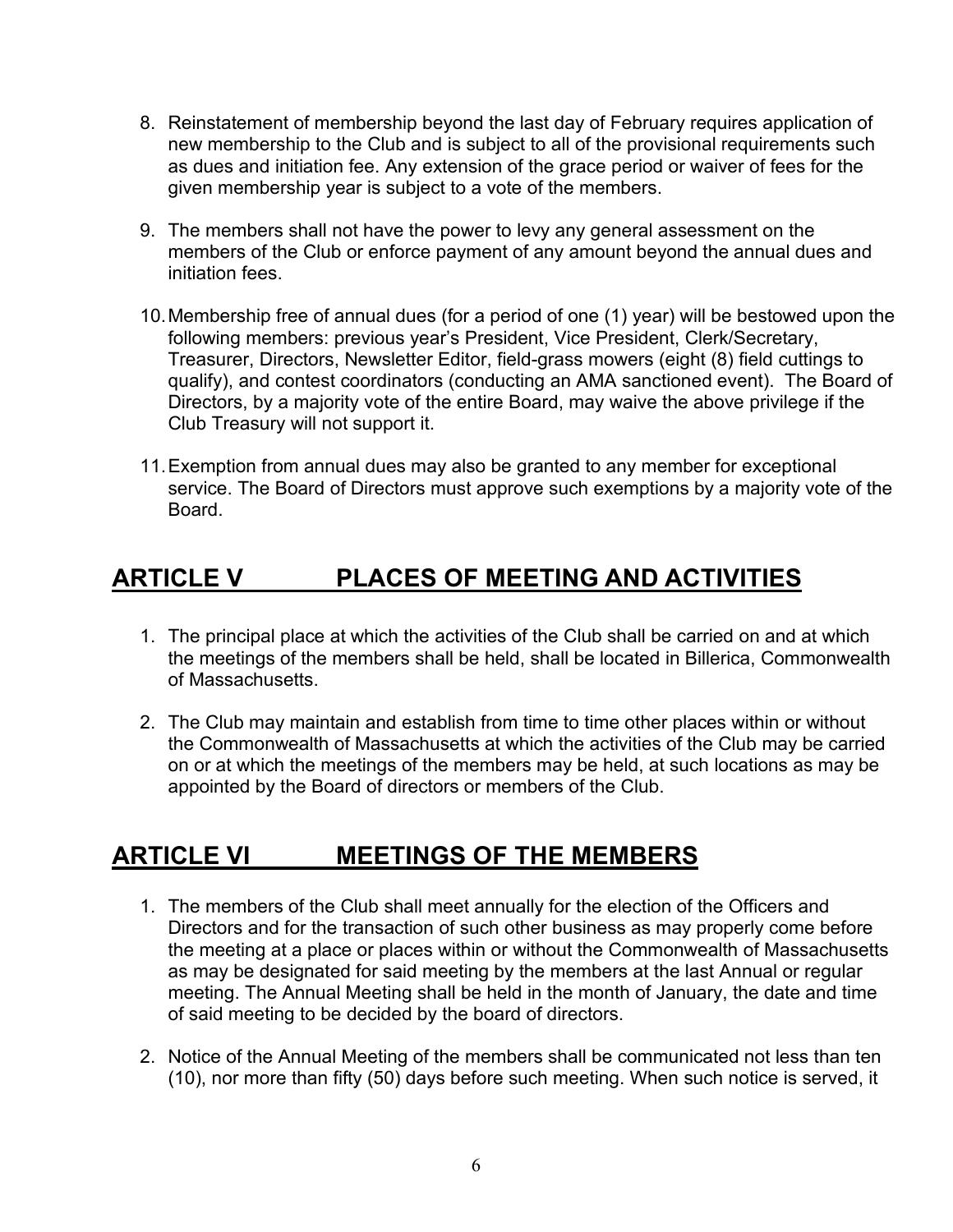shall be sent to each member of the Club entitled to vote on the election of Officers and **Directors** 

- 3. Fifteen (15%) percent of the members entitled to vote must be present in person or via electronic venue hosted by the club to constitute a quorum at all meetings of the members for the election of Officers and Directors, and for the transaction of other business except as otherwise provided by law, by the certificate of incorporation, or by these Bylaws.
- 4. Each member who is in good standing who is entitled to vote shall be entitled at every meeting of the members to cast one (1) vote on each voting issue and such vote may be cast in person only, except as otherwise provided by law, by the certificate of incorporation, or by these Bylaws.
- 5. Regular meetings of the members may be scheduled as determined by the Board of Directors. The primary purpose for these meetings is the furtherance of the social aspects of the club. Club business requiring a quorum can be conducted at a regular meeting provided that the intent to conduct said business has been communicated to the membership at least 7 days in advance.
- 6. Special meetings of the members, for any purpose or purposes may be called pursuant to resolution of the Board of Directors, or by the President or Secretary at the request of ten percent (10%) of the voting members. Before such meetings are held, all members entitled to vote shall be notified as above. Business transacted at special meetings shall be confined to the subjects in the call and germane thereto.
- 7. At all meetings of the members of the Club, the order of business shall be substantially as follows:

Calling the role and ascertaining whether a quorum is present.

- Reading of minutes of the previous annual or special meeting.
- Completion of unfinished business.
- Reading of communications to the Club.
- Reading of Committee reports.
- Transaction of new business.
- Election of Officers and Directors (if Annual Meeting)
- Adjournment

#### **ARTICLE VII OFFICERS AND DIRECTORS**

- 1. The Officers of the Club shall consist of the President, Vice-President, Treasurer, and Clerk/Secretary.
- 2. There shall be a Board of Directors that shall consist of the officers, plus additional Directors as required making a total of seven (7) members.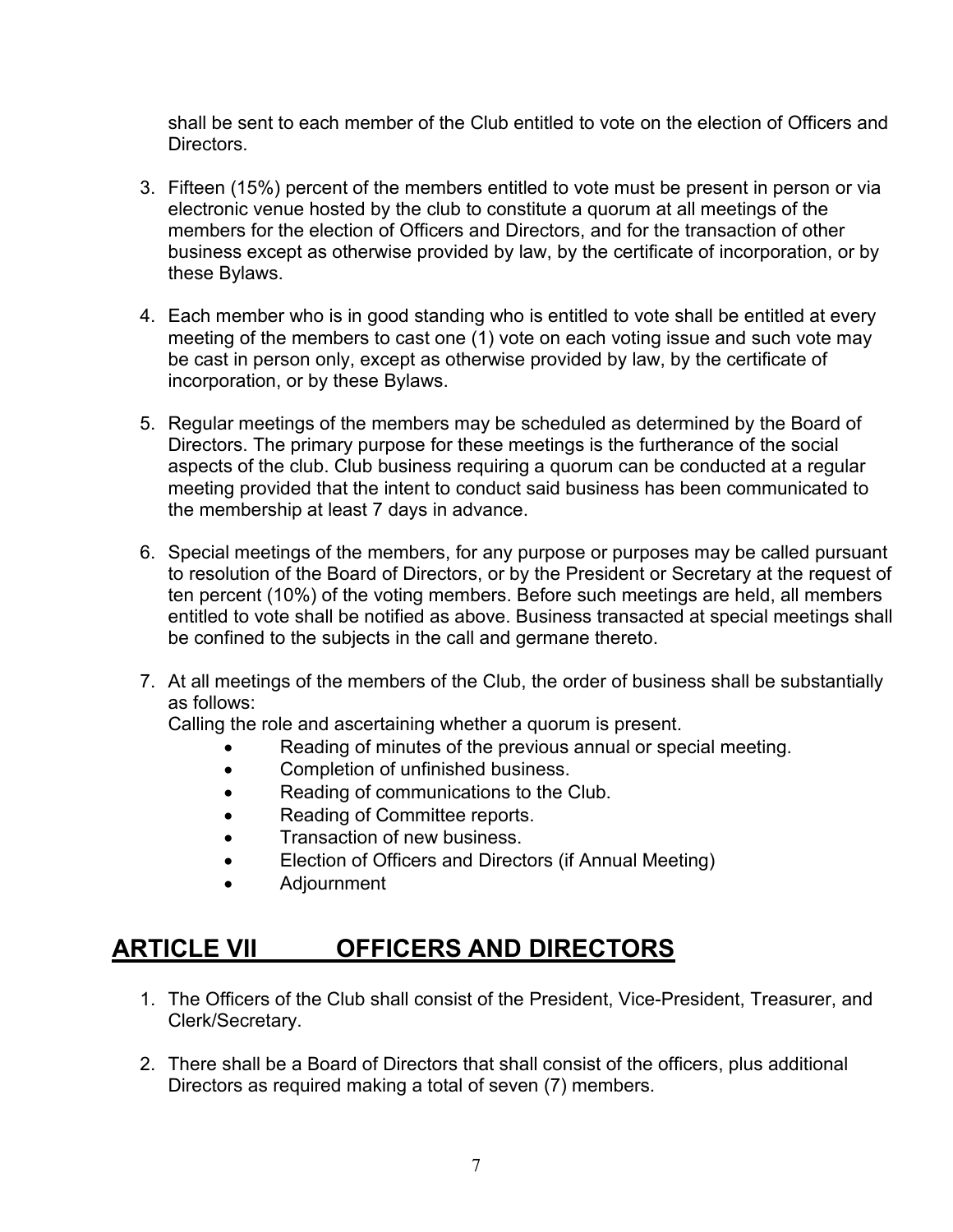- 3. The President of the Club, or in his absence the Vice-President, shall preside at all meetings of the members and of the Board of Directors and shall perform the duties usually devolving upon a presiding officer. The President shall see that all resolutions of the Board of Directors are carried into effect. At all meetings presided over by the President (or acting President,) the President (or acting President) shall cast no vote, except as required to resolve a tied vote.
- 4. The Vice-President, in the absence or disability of the President, may perform the duties and exercise the powers of the President and shall be responsible for the care and accounting of all Club property. The Vice-President shall provide a written account of all Club property at the Annual Meeting.
- 5. The Clerk/Secretary shall attend all meetings of the Board of Directors and all annual and special meetings and shall act as clerk of each meeting, recording all votes and the minutes of all proceedings. The Clerk/Secretary shall give notice of all meetings required by these Bylaws and shall have custody of the original copy of the Bylaws and all amendments thereto. The Clerk/Secretary shall keep in safe custody the seal of the Club, and when authorized by the Board of Directors, shall affix it to any instrument requiring a seal. The Clerk/Secretary shall conduct correspondence of the Club and shall execute all instruments as may be officially authorized. The Clerk/Secretary shall maintain the membership roll.
- 6. The Treasurer shall have custody of all funds of the Club and shall keep full and accurate records of receipts and disbursements in records belonging to the Club and shall deposit all moneys in the name of and to the credit of the Club in such depositories as may be designated by the Board of Directors. The Treasurer shall render to the President and Directors at the regular meetings of the Board of Directors, or whenever they may require it, an accounting of all their transactions as Treasurer, and of the financial condition of the Club.
- 7. In case of the absence of any officer of the Club, the powers or duties of such officer may be assigned to any officer or member on a temporary basis by the Board of Directors.
- 8. The affairs of this Club shall be managed by the Board of Directors. In addition to the officers of the Club, the Directors shall be elected at the Annual Meeting of members to serve for one (1) year and until their successors shall be elected. In addition to the powers expressly conferred upon them by these Bylaws, the Board of Directors may exercise such powers and do such lawful acts and things as are not by statute or by the certificate of incorporation or by these Bylaws, required to be exercised by the members or the officers.
- 9. A Safety Officer shall be appointed by the President from among the members of the Board of Directors. The Safety Officer shall act as liaison between the Board of Directors and the membership on issues related to safety. Appointment of a Safety Officer in no way voids the responsibility of each individual member to act in a safe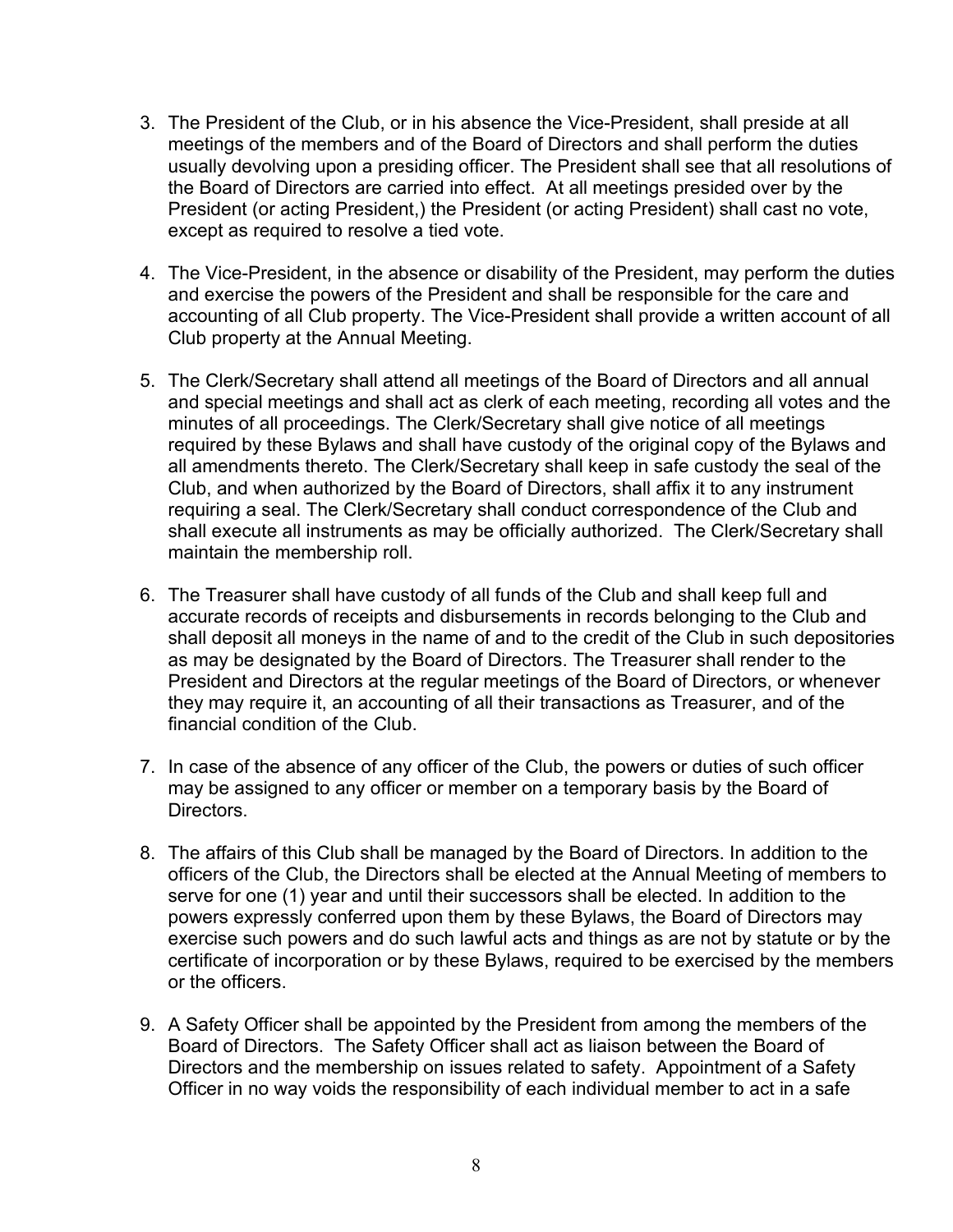manner during club related activities, to abide by Club safety rules, and to adhere to the AMA Safety Code. This appointment is coterminous with that of the elected officers.

#### **ARTICLE VIII MEETINGS OF THE BOARD OF DIRECTORS**

- 1. The Board of directors may hold their meetings within or without the Commonwealth of Massachusetts and at any of the locations at which the meetings of the members may be held as set forth in Article V of these Bylaws, or at other places as may be determined from time to time by resolution of the Board of Directors.
- 2. Special meetings of the Board of Directors may be called by the President on five (5) day notice to each Director. Special meetings shall be called in a like manner by the President or the Clerk/Secretary on the request of two (2) or more Directors.
- 3. At all meetings of the Board of directors, the presence of a majority of the Board members shall be necessary to constitute a quorum and sufficient for the transaction of business and any act of the majority at a meeting at which there is a quorum shall be the act of the Board of Directors, except as may be otherwise specifically provided by statute or by the certificate of incorporation or these Bylaws.
- 4. Every meeting of the Board of Directors shall be called to order by the President or Vice-President, or in the absence of both, by a member of the Board of Directors.
- 5. Any business may be transacted by the Board of Directors at any meeting at which every member of the Board is present although held without notice, upon waiver endorsed by every Board member, whether before or after the meeting.
- 6. In the absence of fraud or bad faith, the Directors shall not be personally liable for the debts or obligations of the club, except as otherwise provided by the statute.
- 7. In the temporary absence of the Secretary, a board member shall be designated by the highest-ranking officer attending to record minutes and results of votes.

### **ARTICLE IX COMMITTEES**

- 1. The President shall form all standing and ad hoc committees. Once formed, committee members shall select a chairperson by majority.
- 2. Ad hoc committees can be dissolved at any time by the creating president.
- 3. Membership on any committee is coterminous with the regular term of the elected officers. Membership on any committee can be terminated at any time through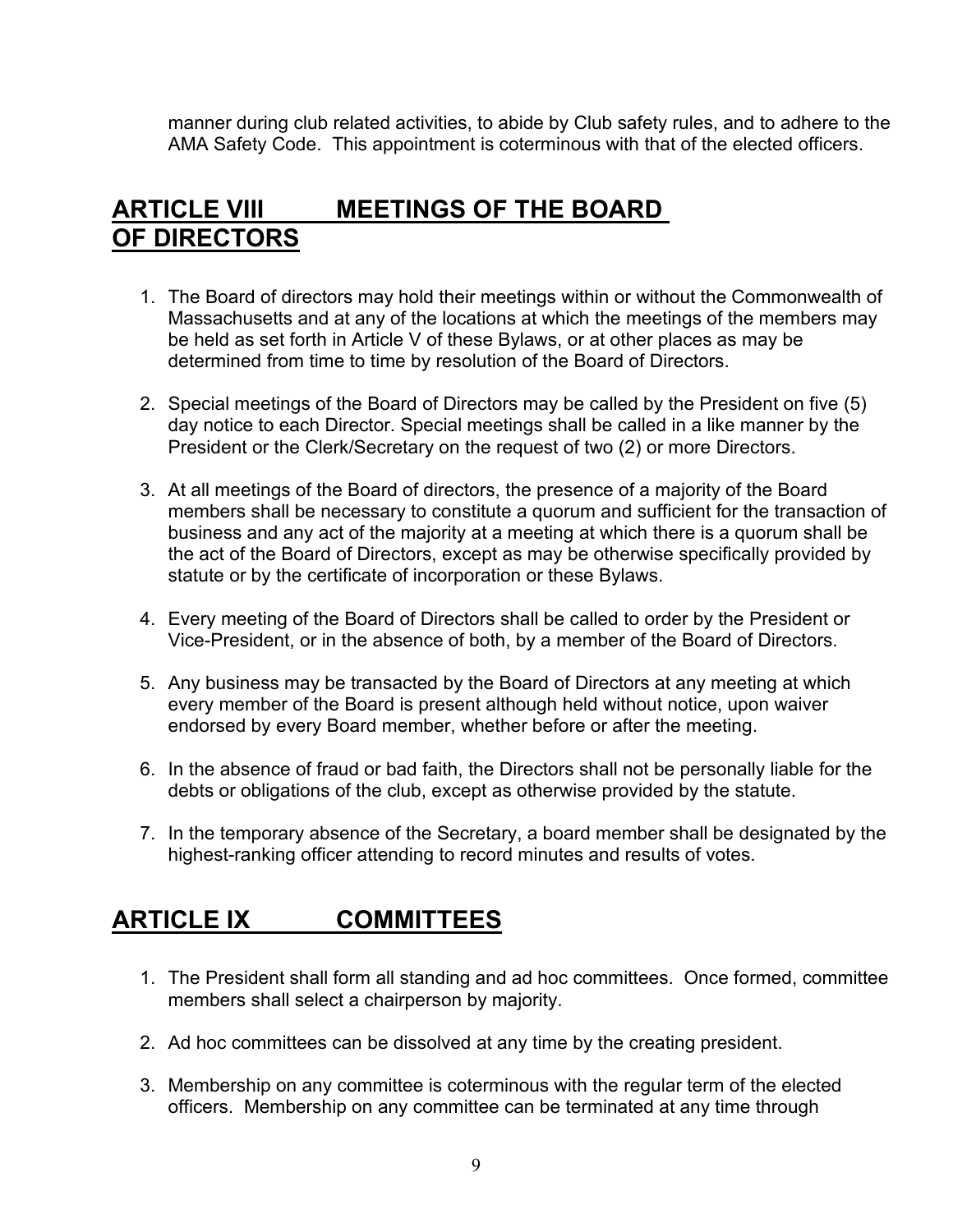resignation, or through removal by a majority vote of the committee members, or through removal by a majority vote of the board of directors.

- 4. The following standing committees will exist on a permanent basis; other ad hoc committees may be formed from time to time as required for special purposes.
	- a. Newsletter Committee

It will be the responsibility of this committee to publish a newsletter for the members of the Club. The newsletter shall be published at least quarterly, but may be published as often as monthly. The minimum number of committee members is one (1). The chair of this committee will carry the title of "Newsletter Editor". The newsletter shall be considered an official communications channel of the club.

b. Field Maintenance Committees

For each of the Club's recognized flying sites, a committee will be appointed to be responsible for field maintenance. If a paid contractor will perform some or all of the field maintenance, the Field Committee shall select a contractor, and make arrangements with said contractor after receiving approval from the Board of Directors.

c. Flight Operations Committee

The Flight Operations Committee is the sole agency inside the club with the authority to confer solo flying rights to members, and shall have the following responsibilities:

- 1. Establish, document, and communicate rules, requirements, and procedures regarding safe operations at the field, including safety on the ground and in the air.
- 2. Establish, document, and communicate rules, requirements, and procedures for the operation of the flying site(s), including (but not limited to) establishing hours of operation, frequency control procedures, no-fly areas, field courtesy rules, and other such areas of concern vital to continued smooth operation of the flying site(s).
- 3. Establish, document, and communicate rules, requirements, and procedures for verification of members' flying skills and certification of solo flying rights.
- 4. Establish and maintain a program of basic instruction (ground and flight) for members, including (but not limited to) the recruitment and training of instructors from within the membership and assignment of trainees to instructors. Document and communicate rules, requirements, and procedures related to the instruction program. The purpose of this instruction program shall be to teach to all members the skills and knowledge required to meet the solo flying requirements established under paragraph (3) above.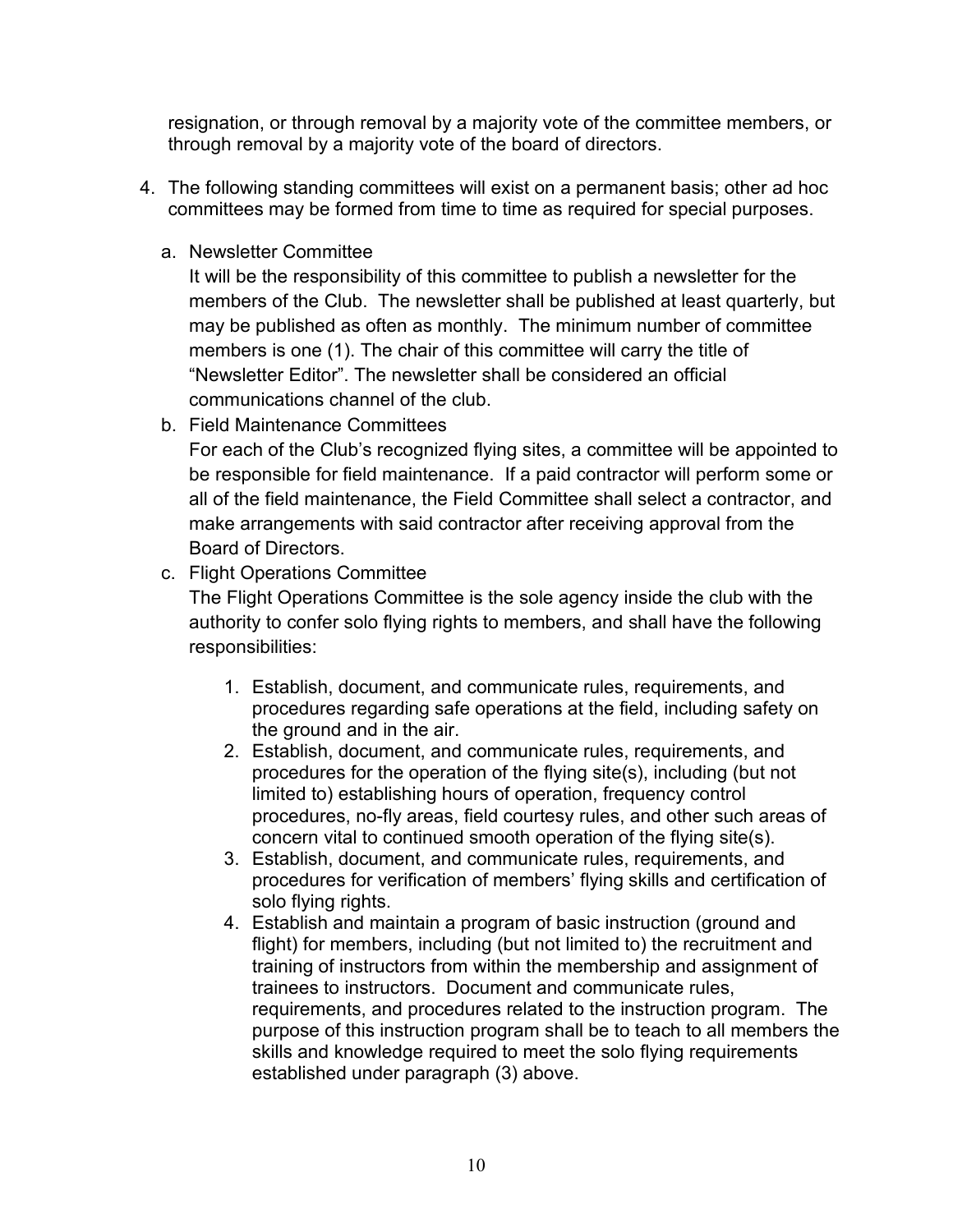# **ARTICLE X NOMINATIONS AND ELECTIONS**

- 1. The President shall form a nominating committee, consisting of between one (1) and three (3) regular members, no later than November 15th of the current year to select a slate of candidates for the coming term.
- 2. To be eligible for nomination for corporate office, or to become a member of the Board of Directors, a person must be a paid-up regular member for more than six (6) months. The outgoing President shall automatically become a Director for the year following his/her term of office unless he/she has been removed from office under the terms of Article XI, has resigned prior to completion of the elected term, or declines the position.
- 3. The slate shall consist of at least one (1) candidate for each of the four (4) Officer positions, and at least three (3) candidates for Director, unless an outgoing President has declared their intention to take a seat on the Board of Directors as outlined in Paragraph 2 of this article in which case the slate shall list at least two (2) candidates for Director. No nomination shall be considered valid, or placed on the ballot, without the nominee's consent. The nominating committee will present the slate of candidates at the December meeting.
- 4. All known nominations will be published with the official notice of the election.
- 5. Nominations from the floor will be accepted at the December and January meetings.
- 6. Elections shall be held at the Annual Meeting in January and the Clerk/Secretary shall duly notify all members. Elections shall be by secret ballot. Members eligible to vote but unable to attend may cast their votes for the election of officers and directors by absentee ballot in advance of the Annual Meeting. The method and timing of absentee voting shall be communicated to the members sufficiently in advance for absentee ballots to be received prior to the election.
- 7. Election of officers shall be by simple majority of votes. Open Director positions shall be filled in order of most votes received.
- 8. The newly elected Officers and Directors shall be duly installed and shall assume office on the first day following the Annual Meeting.

### **ARTICLE XI REMOVALS AND VACANCIES**

1. The Board of Directors may remove from office for cause any officer, including a Director, by majority vote of the entire Board of Directors excluding the Officer or Board member to be removed. The members of the organization may, at a special meeting called for the purpose, by vote of three-fourths (3/4) of the paid-up membership entitled to vote, remove any Officer or Director for cause.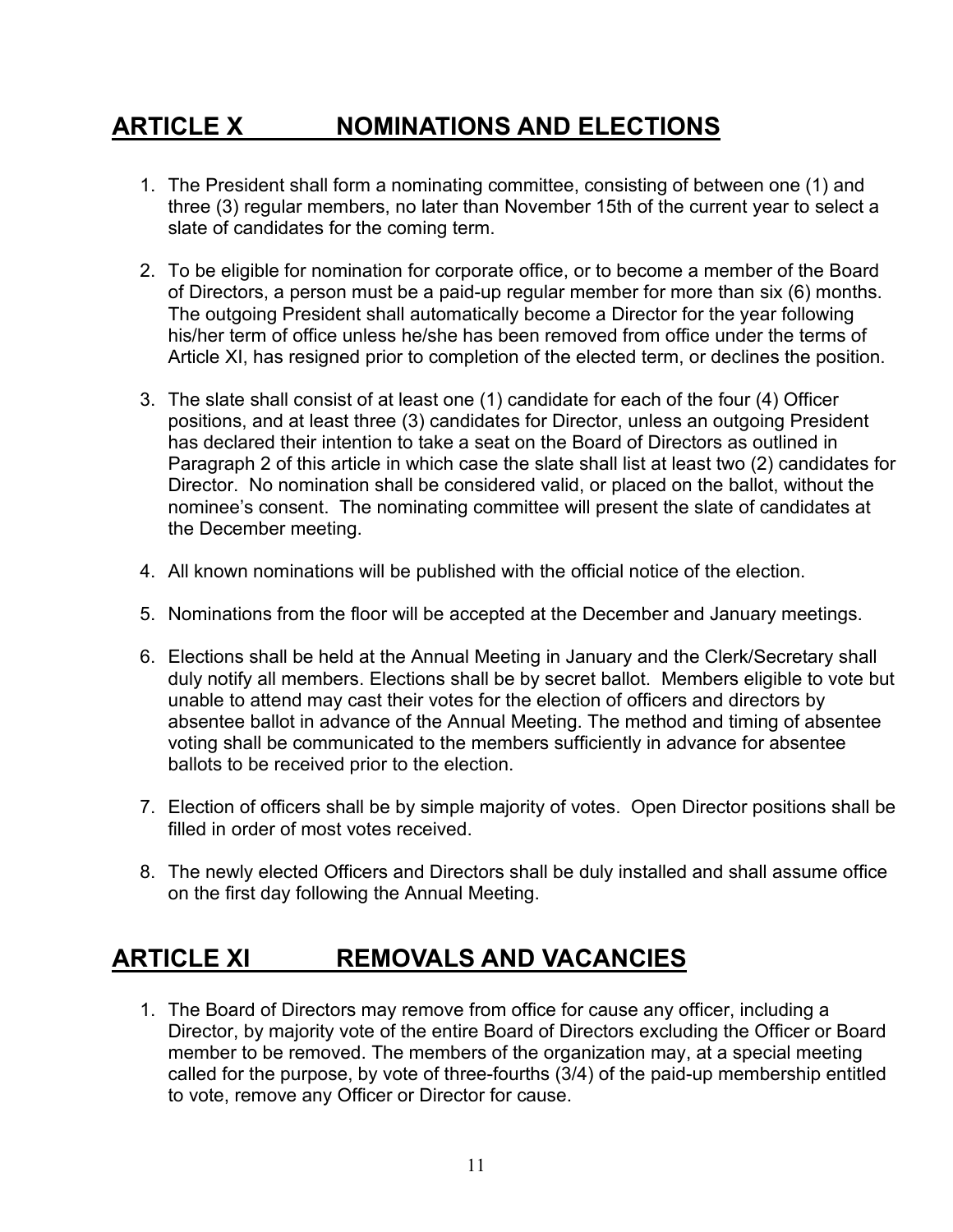2. If an Officer position or Director position becomes vacant by any reason(s), the Directors may a) select by a vote of the majority of the Board, a successor who shall fill the vacant office for the balance of the term or b) assign the duties of the vacant office to be performed by one or more of the remaining board members for the duration of the term.

#### **ARTICLE XII CENSURE, SUSPENSION, AND EXPULSION OF MEMBERS**

- 1. If the conduct of a member shall appear to the Board of Directors to be disorderly or to be prejudicial to the welfare or good name of the Club, or if in any way a member conducts oneself in a manner not authorized by or in violation of the Bylaws of the Club, that member may be subject to censure, suspension or expulsion, at the discretion of the Board of Directors, depending on whether the infraction is deemed to be slight or serious. Any infraction that results in censure for the first offense, shall subject him to suspension or expulsion upon repetition of the infraction. Prior to action by the Board of Directors, the individual shall have the right to present his or her views on the matter to the Board of Directors.
- 2. If a member is suspended, he or she shall be deprived of all the rights and privileges of membership for a period of up to three (3) months as determined by the Board of Directors. At the expiration of such period, the suspended member shall be restored to his or her previous status with corresponding rights and privileges.
- 3. If a member is expelled, said member shall forfeit all rights and privileges of membership and all rights, title and interest in the Club or its property. Members so expelled can only be reinstated by a 2/3 vote of the entire Board of Directors.

### **ARTICLE XIII FISCAL POLICIES**

- 1. The fiscal year of the Club shall be January 1st to December 31st.
- 2. The President may authorize expenditures of no more than two hundred fifty (\$250.00) dollars in any thirty (30) day period.
- 3. The Board of Directors may authorize expenditures of no more than two hundred fifty (\$250.00) dollars in any thirty (30) day period.
- 4. Expenditure of Club funds can be authorized by a majority vote of the members present at a meeting of the members. Expenditure of Club funds can be authorized by a majority vote of the members present at a special meeting provided notice of intention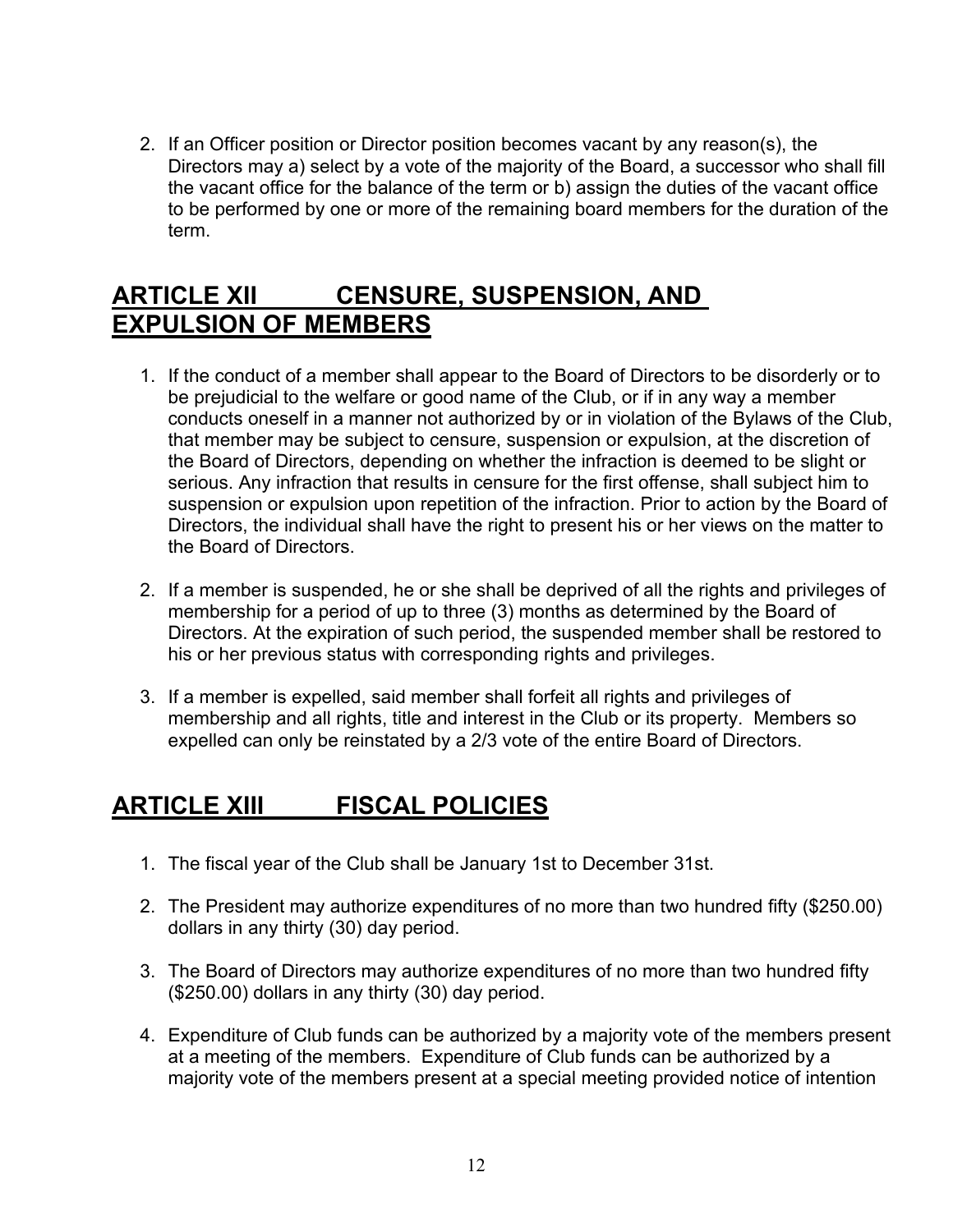to make the expenditure is contained in the notice of the special meeting.

# **ARTICLE XIV: FLIGHT SAFETY GRIEVANCE PROCEDURE**

- 1. The grievance procedure provides a mechanism to enforce existing safety rules by providing a progressive disciplinary system when needed. Although most complaints can be resolved informally, if a complaint is serious or cannot be resolved informally, the matter should be referred to the Flight Operations Committee for its consideration by means of a club-provided Grievance Form to be filled out and turned into the Safety Officer. At least one member witness in addition to the originator is required to sign the Grievance Form. The Safety officer/Committee shall use its judgment in carrying out action based on the following process:
	- a. GRIEVANCE FORM

A grievance form will be filled out and turned into the appointed Safety Officer, any member of the Flight Operations Committee, or any Officer or Director. At least one other club member must sign the grievance form as witness.

b. FIRST VIOLATION

Viewpoints of the complainants and accused will be considered. Complainant's name will be disclosed. If the complaint is found to have merit, a verbal reprimand will be given to the accused by the Safety Officer/Committee, and this will be recorded in the Club records.

c. SECOND VIOLATION

Complainant's name will be disclosed. The accused has the right to a written rebuttal, to be reviewed by the Club Safety Officer/Committee. If the Committee so decides, the flying privileges of the accused will be suspended for thirty (30) days. Notice of this action shall be communicated to all members.

d. THIRD VIOLATION

If a third violation occurs within two years of the first violation, the Safety Officer/Committee will notify the accused in writing and communicate to the Club members that the Club will vote on the expulsion of the accused at the next meeting. Said expulsion will last for a minimum of one year. A member may be expelled from the Club only upon a two-thirds (2/3) majority vote of the membership present at the meeting. Voting will be by secret ballot. The expelled member may reapply for membership after the expiration of the expulsion time period.

e. RETALIATION

Any member who is the subject of a Grievance, who directs any retaliation against the person filing said grievance, will be subject to immediate expulsion from the Club. This is to include threats, intimidation, physical harm, intentional